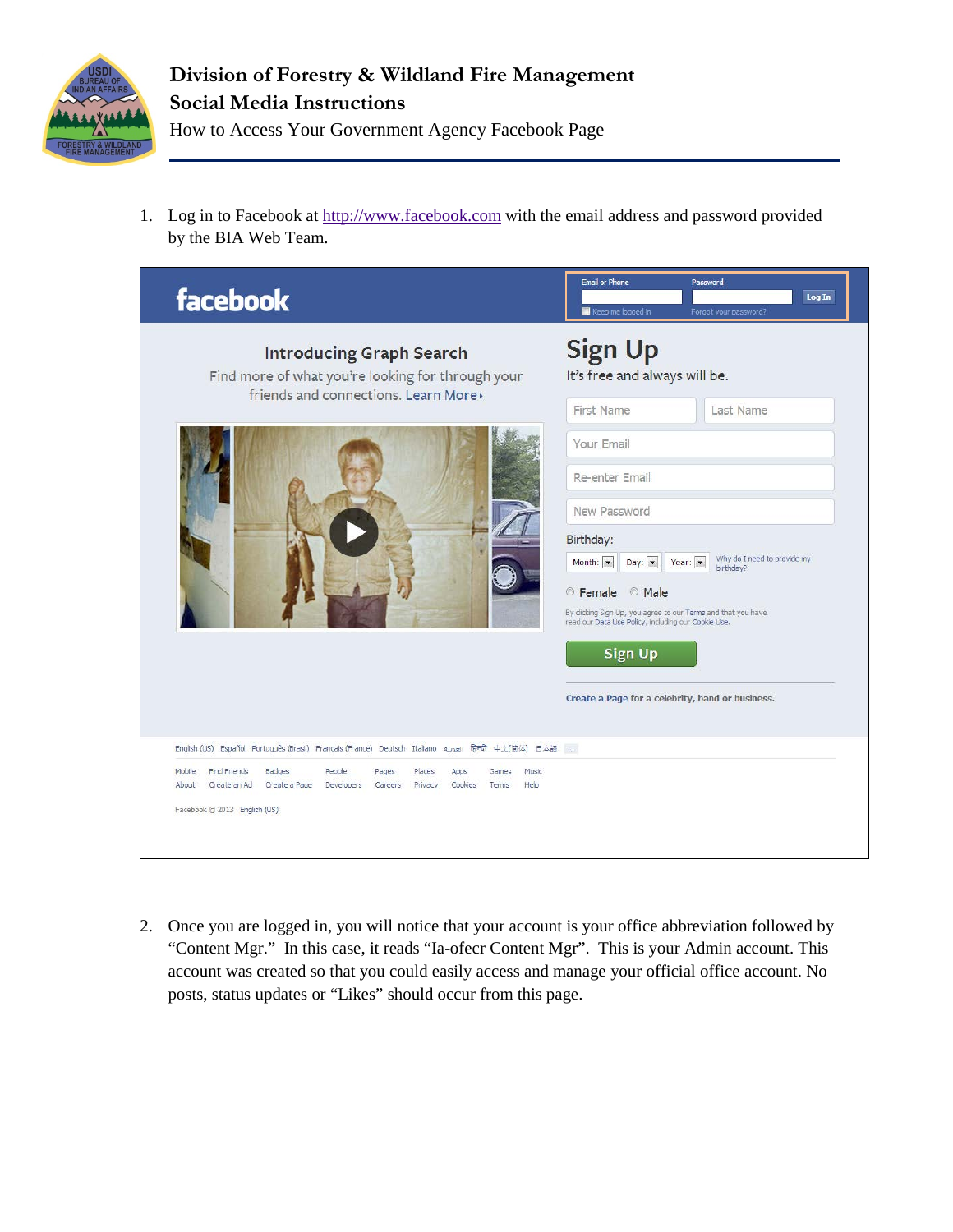

3. In order to access your "official" government page, click on the furthest icon to the top right of the page (looks like a wheel). Under the "Use Facebook as" is your official government page. In this case, "IA – Office of Facilities, En…" Click on the office page link.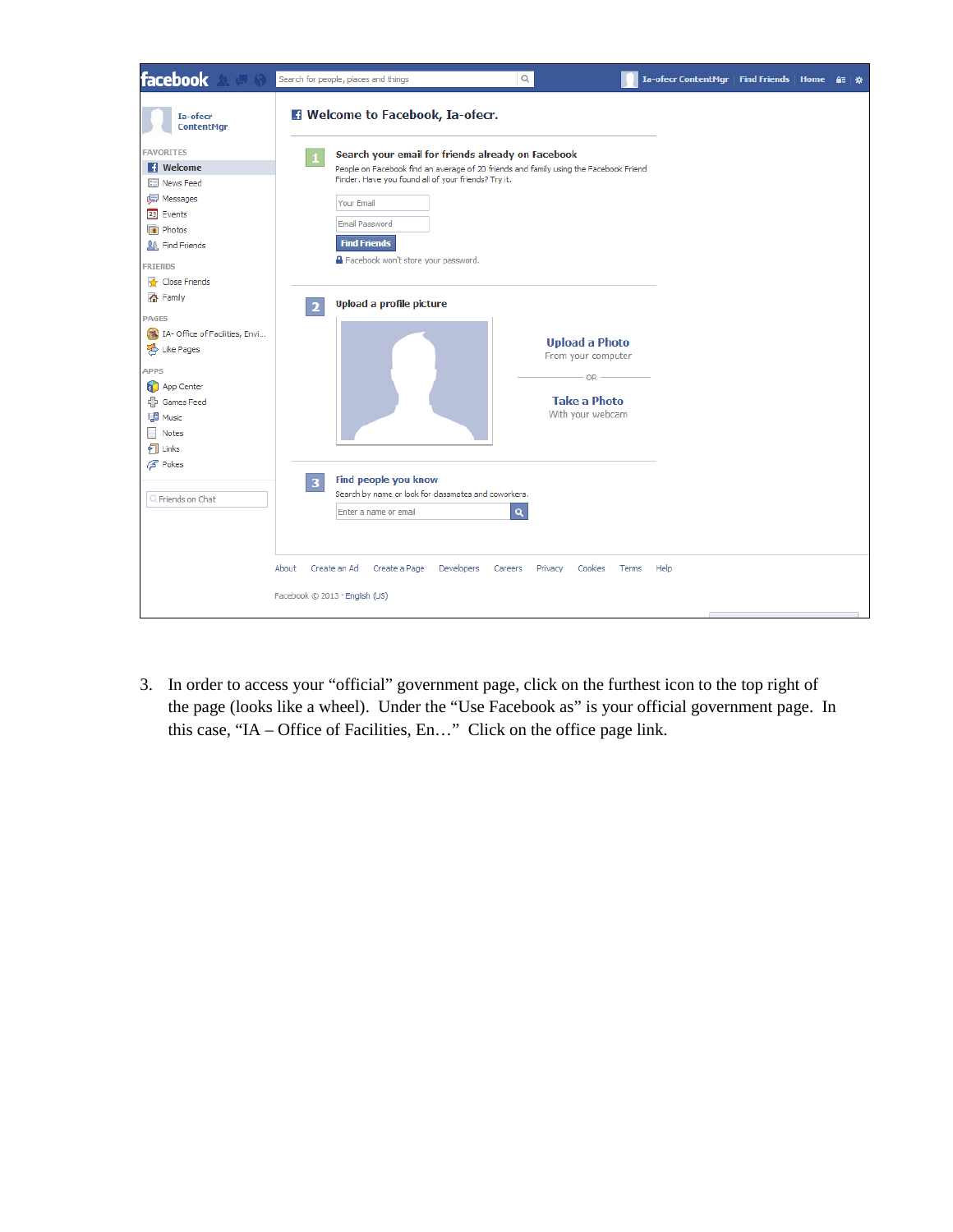

4. You are now using your official office page. This is the page you will use to post updates about your office and provide information to the public. You can also share posts from the other Indian Affairs offices as well as other government pages. If you need assistance, the Web Team can help you in getting comfortable using your page.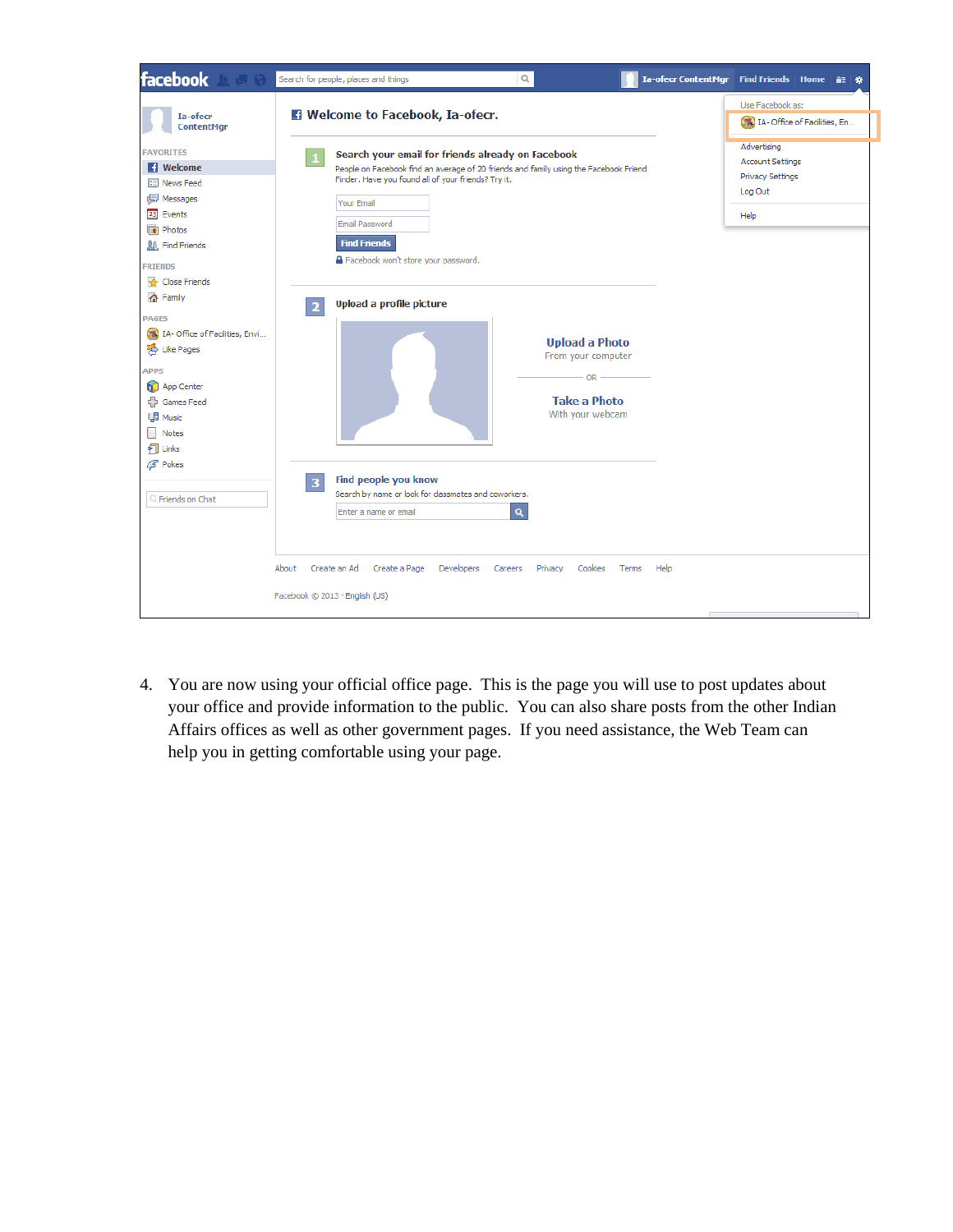